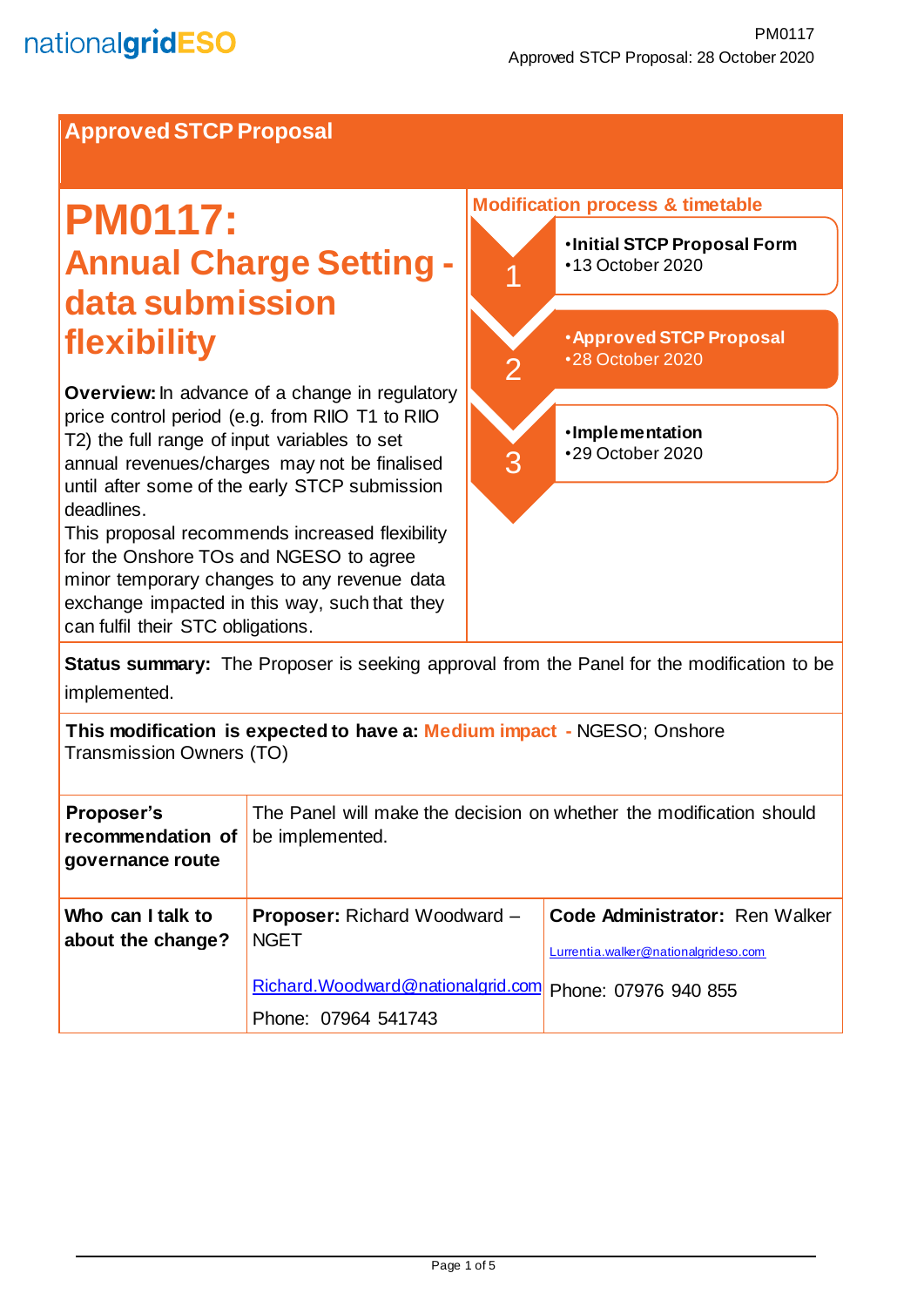#### **Contents**

- **What is the issue?**
- **What is the solution?**
- **What is the impact of this change?**
- **When will the change take place?**
- **Interactions**
- **Acronyms, key terms and reference material**

#### **What is the issue?**

The annual charge setting process between NGESO and the Onshore TOs requires the exchange of multiple datasets prior to the next Financial Year/Charging Year.

When there is a transition from one regulatory price control period to the next, Ofgem needs to publish their final determinations to definitively set key inputs necessary to drive this data exchange activity (e.g. licence inputs for Onshore TO Allowed Revenue).

Without these Ofgem inputs, the obligations in these procedures cannot be delivered as envisaged in any other Charging Year – particularly for the October/November initial forecast submission.

It therefore seems prudent to apply either approximations or estimates for data gaps or agree more flexibility on submission dates to allow for final inputs to be set.

#### **Why change?**

Without this flexibility, the data submission process for annual charge setting prior to a new price control period could be flawed or simply impossible to deliver as set out in the procedures.

#### **What is the proposer's solution?**

Provide NGESO and the Onshore TOs the flexibility to unanimously agree temporary workarounds for initial charge setting data submission to allow them to either:

- 1. Fulfil their data exchange obligations via other means (e.g. data substitutions or estimates), or
- 2. Delay the submission to await final inputs from the Ofgem's final determinations.

The data exchange in scope for this proposal is done in two iterations – an initial forecast in October/November; and finalised submissions in late January. This proposal largely deals with the initial forecast submission, but the proposed solution is not limited to just this first phase of data exchange.

#### **Legal text**

*"In the Financial Year preceding the next regulatory price control period, NGESO and the Onshore Transmission Owners may notify one another and agree (on a unanimous basis only), any reasonable temporary adjustments to these provisions* [insert STCP-specific clause reference] *to allow them to be fulfilled. E.g. data substitutions, submission date changes.*

The above legal text additional is to be made to the following STC Procedures and clauses: STCP13-1 3.1; STCP14-1 3\*; STCP19-6 3.1; STCP24-1 3.2 + 3.4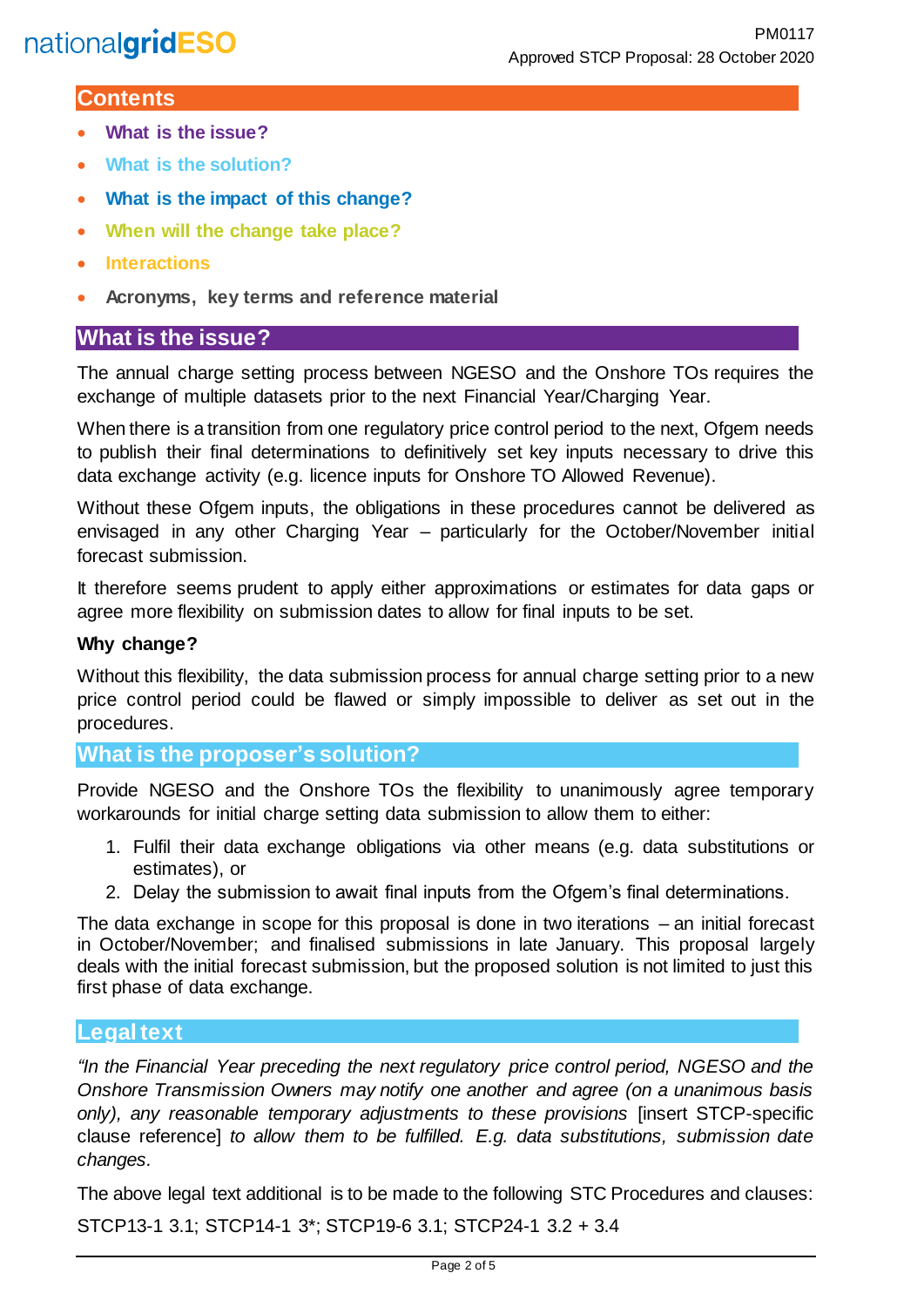| What is the impact of this change?                                                                                                                                                                    |                                                                                                                                                                |  |
|-------------------------------------------------------------------------------------------------------------------------------------------------------------------------------------------------------|----------------------------------------------------------------------------------------------------------------------------------------------------------------|--|
| <b>Proposer's Assessment against STC Objectives</b>                                                                                                                                                   |                                                                                                                                                                |  |
| <b>Relevant Objective</b>                                                                                                                                                                             | <b>Identified impact</b>                                                                                                                                       |  |
| (a) efficient discharge of the obligations imposed upon                                                                                                                                               | <b>Positive</b>                                                                                                                                                |  |
| transmission licensees by transmission licences<br>and the Act                                                                                                                                        | Provides flexibility for the<br>Onshore TOs and NGESO<br>to determine the best route<br>to comply with their annual<br>charge setting obligations.             |  |
| (b) development, maintenance and operation of an<br>efficient, economical and coordinated system of<br>electricity transmission                                                                       | <b>None</b>                                                                                                                                                    |  |
| (c) facilitating effective competition in the generation<br>and supply of electricity, and (so far as consistent<br>therewith) facilitating such competition in the<br>distribution of electricity    | <b>None</b>                                                                                                                                                    |  |
| (d) protection of the security and quality of supply and<br>safe operation of the national electricity<br>transmission system insofar as it relates to<br>interactions between transmission licensees | <b>None</b>                                                                                                                                                    |  |
| (e) promotion of good industry practice and efficiency                                                                                                                                                | <b>Positive</b>                                                                                                                                                |  |
| in the implementation and administration of the<br>arrangements described in the STC.                                                                                                                 | Introduces flexibility for<br>Onshore TOs and NGESO<br>to efficiently deliver charge<br>setting processes when<br>there are variables outside<br>their control |  |
| (f) facilitation of access to the national electricity<br>transmission system for generation not yet<br>connected to the national electricity transmission<br>system or distribution system;          | <b>None</b>                                                                                                                                                    |  |
| (g) compliance with the Electricity Regulation and any<br>relevant legally binding decision of the European<br>Commission and/or the Agency.                                                          | <b>None</b>                                                                                                                                                    |  |

In addition, for an STCP Change, Section B 7.3.2 details that the following should be considered:

**Provision Contract Contract Contract Contract Contract Contract Contract Contract Contract Contract Contract Contract Contract Contract Contract Contract Contract Contract Contract Contract Contract Contract Contract Cont**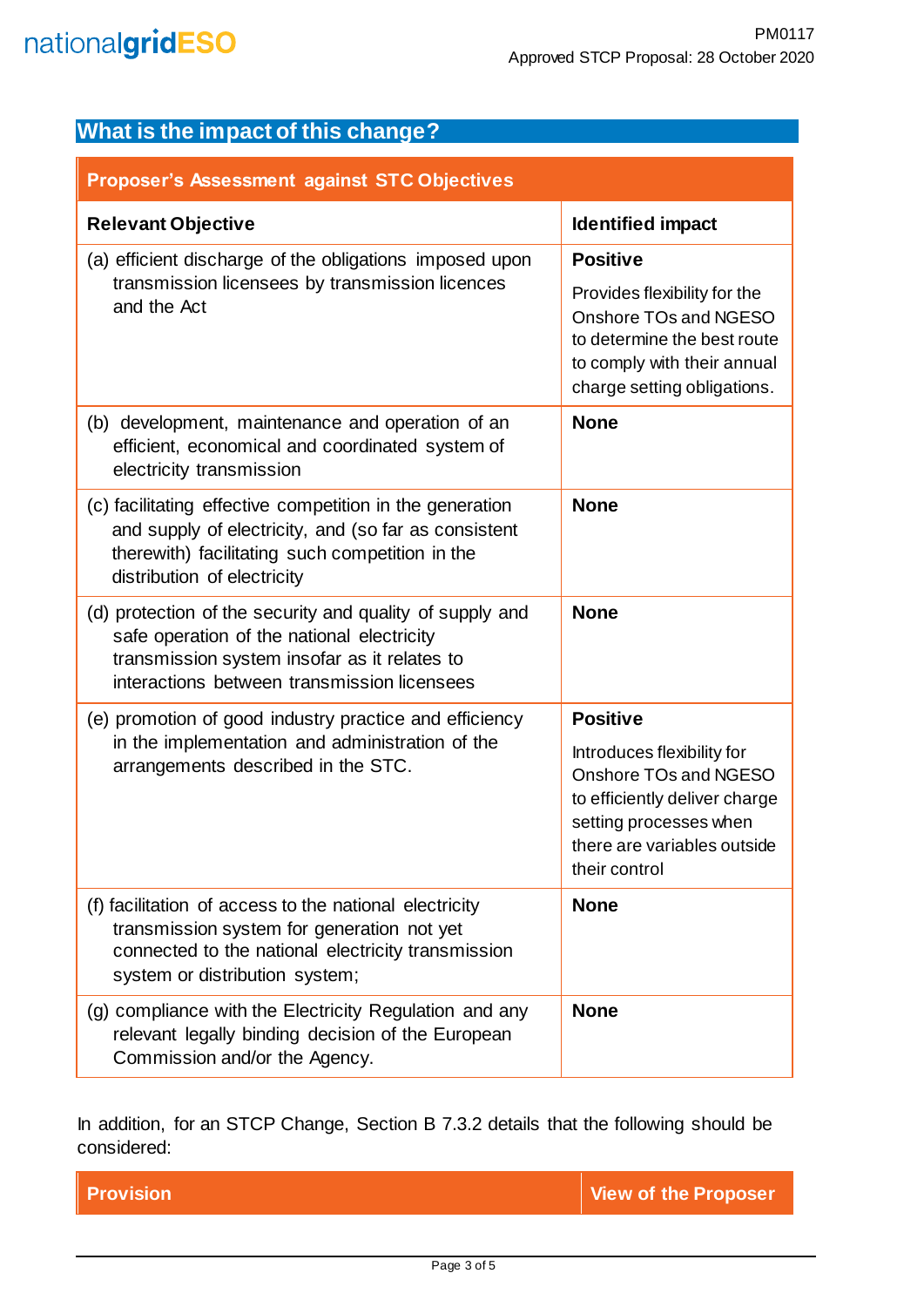## nationalgridESO

| (a) the amendment or addition does not impair, frustrate<br>or invalidate the provisions of the Code                                                                                                                                            | <b>None</b>                                                                                                                                                                          |
|-------------------------------------------------------------------------------------------------------------------------------------------------------------------------------------------------------------------------------------------------|--------------------------------------------------------------------------------------------------------------------------------------------------------------------------------------|
| (b) the amendment or addition does not impose new<br>obligations or liabilities or restrictions of a material<br>nature on Relevant Parties which are not subsidiary to<br>the rights and obligations of the Relevant Parties<br>under the Code | <b>None</b>                                                                                                                                                                          |
| (c) the amendment or addition is not inconsistent or in<br>conflict with the Code, Transmission Licence<br>Conditions or other relevant statutory requirements                                                                                  | <b>None</b>                                                                                                                                                                          |
| (d) the Relevant Party Representatives deem that the<br>amendment or addition is appropriate to support<br>compliance with the Code                                                                                                             | <b>Positive</b><br>Introduces flexibility for<br>Onshore TOs and<br>NGESO to efficiently<br>deliver charge setting<br>processes when there<br>are variables outside<br>their control |

### **When will this change take place?**

#### **Implementation date:**

Prior to 31<sup>st</sup> October 2020

#### **Implementation approach:**

If approved by the Panel, this modification will be implemented 1 working day after approval.

## **Interactions**

This modification has no interactions with any other Codes, Industry Documents or standards.